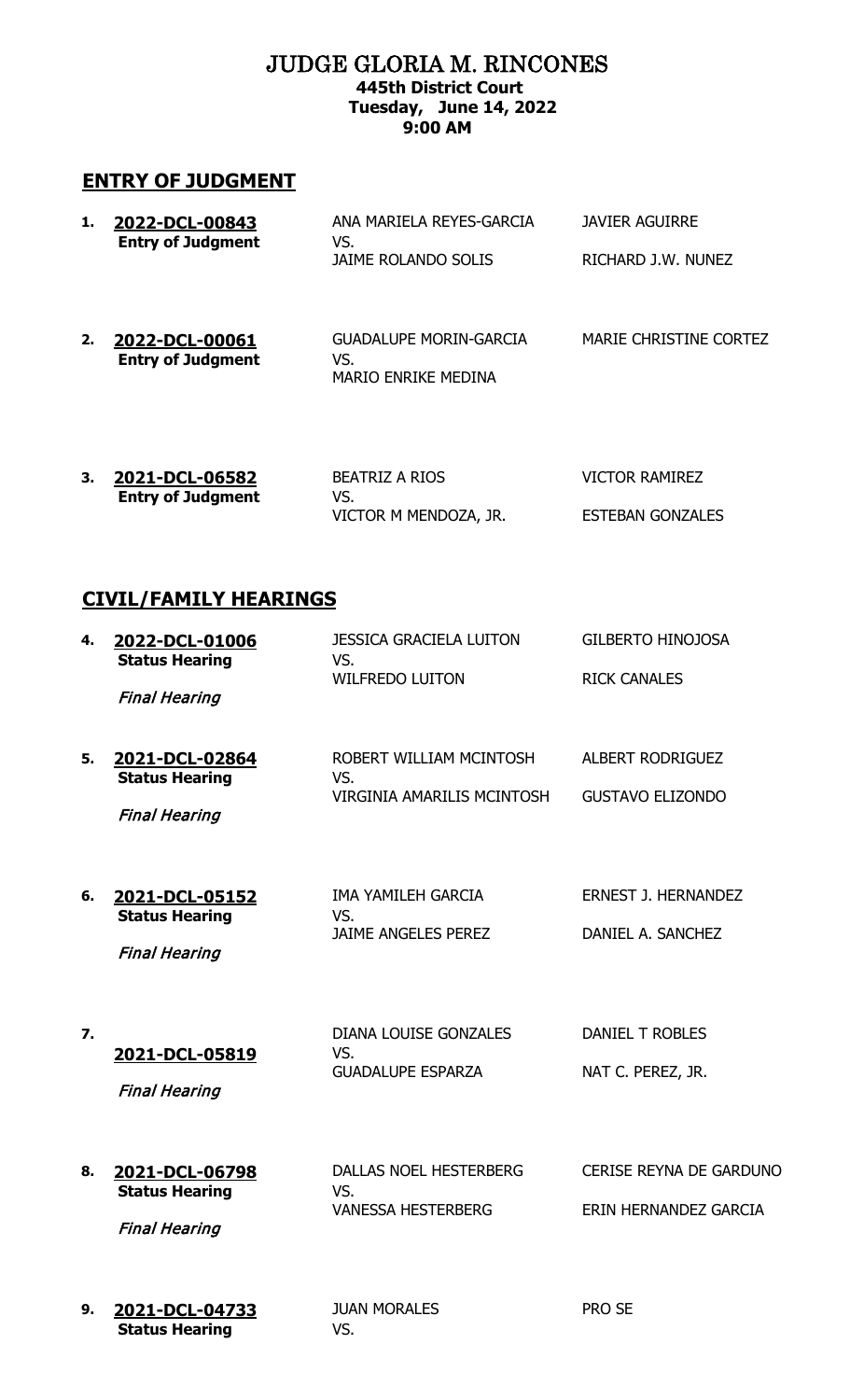Final Hearing

Final Hearing

ESTER GARCIA **RICK BARRERA** 

| 10. 2022-DCL-00643<br><b>Status Hearing</b><br><b>Final Hearing</b> | <b>NELY YUDITH RANGEL</b><br>VS.<br>HUGO A. TORREBLANCA                   | CARLO ARTURO TABOADA,<br>JR. |
|---------------------------------------------------------------------|---------------------------------------------------------------------------|------------------------------|
| 11. 2020-DCL-01358<br><b>Status Hearing</b><br><b>Final Hearing</b> | DARIO EMILIO AGUILERA<br>VS.<br><b>JUANA MARIA RAMIREZ</b>                | <b>CHARLES L. STARLING</b>   |
| 12. 2021-DCL-05455<br><b>Status Hearing</b><br><b>Final Hearing</b> | NANCY FIGUEROA<br>VS.<br>RAYMUNDO FIGUEROA JR.                            | LUIS R. HERNANDEZ            |
| 13. 2020-DCL-01760<br><b>Status Hearing</b><br><b>Final Hearing</b> | <b>JUAN GILBERTO VALDEZ CANO</b><br>VS.<br><b>VANESSA ESCANDON IBARRA</b> | SANTIAGO GALARZA             |
| 14. 2021-DCL-06565<br><b>Status Hearing</b><br><b>Final Hearing</b> | <b>JUAN GABRIEL STEFANI</b><br>VS.<br>REBECCA GARZA                       | SANTIAGO GALARZA             |
| 15. 2021-DCL-06666<br><b>Status Hearing</b><br><b>Final Hearing</b> | <b>JOSHUA RENE LOPEZ</b><br>VS.<br><b>MARIA DEL RUFUGIO CUELLAR</b>       | <b>KEVIN EDWARD SRALLA</b>   |
| 16. 2022-DCL-00283<br><b>Status Hearing</b><br><b>Final Hearing</b> | <b>GENARO ALBERTO PEREZ</b><br>VS.<br><b>ELIZABETH ANN PEREZ</b>          | LISA L. TAYLOR               |
| 17. 2022-DCL-00285<br><b>Status Hearing</b>                         | MERANDA MARIE DUHAMEL<br>VS.                                              | LISA L. TAYLOR               |

CHARLES JOSEPH DUHAMEL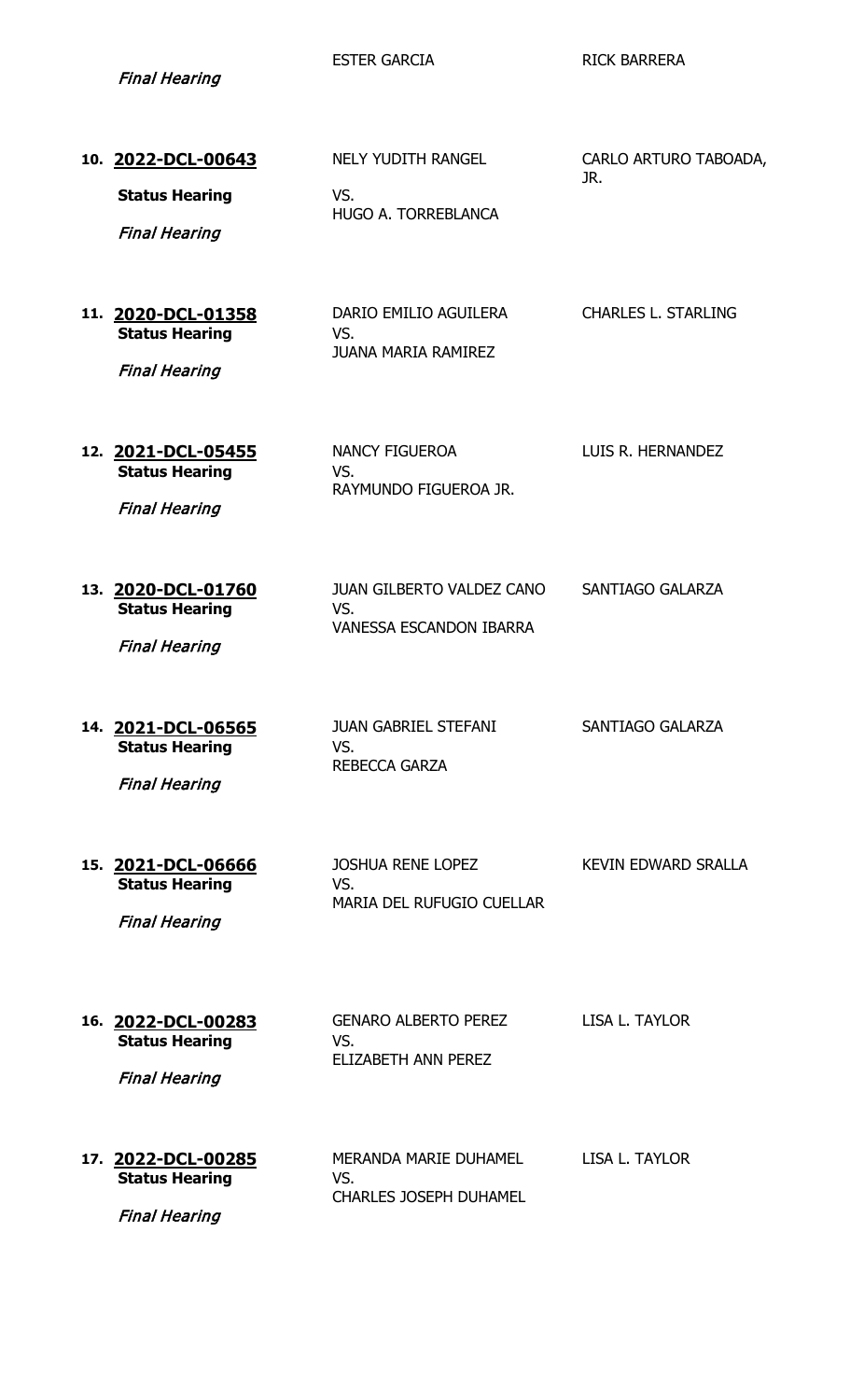| 18. 2021-DCL-01898   | ROBERT SALINAS            | PRO SE |
|----------------------|---------------------------|--------|
| <b>Final Hearing</b> | VS.<br>VICKIE SUE SALINAS |        |

| 19. 2021-DCL-05479   | ADRIAN GUERREROS AGUIRRE | PRO SE |
|----------------------|--------------------------|--------|
| <b>Final Hearing</b> | VS.                      |        |
|                      | <b>XOCHITL AGUIRRE</b>   | PRO SE |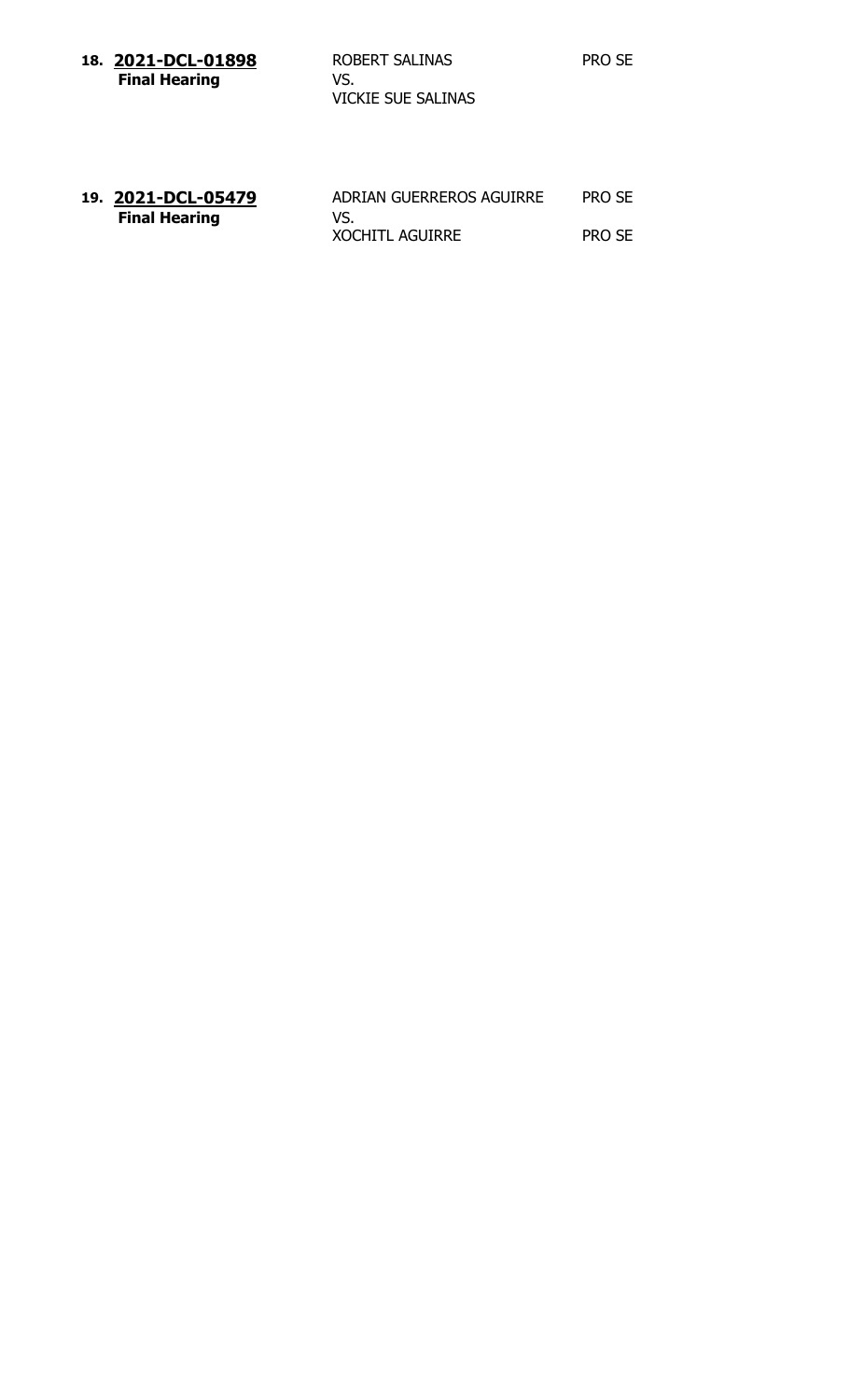### JUDGE GLORIA M. RINCONES **445th District Court Tuesday, June 14, 2022 10:00 AM**

#### **CIVIL/FAMILY HEARINGS**

| 20. 2022-DCL-01832<br><b>Protective Order Hearing</b> | YESENIA SALINAS<br>VS.<br>RICARDO HINOJOSA                                                      | <b>JAVIER AGUIRRE</b>                    |
|-------------------------------------------------------|-------------------------------------------------------------------------------------------------|------------------------------------------|
| 21. 2022-DCL-01734<br><b>Final Hearing</b>            | IN THE INTEREST OF:<br>A.R.M., A CHILD<br>VICTORIA NICOLE PERALES<br><b>GUSTAVO ADRIAN MEZA</b> | <b>JULIANNA SOSA</b><br>NOE D GARZA, JR. |
|                                                       |                                                                                                 |                                          |

**22. 2022-DCL-00836** RACHEL ARMENDARIZ AMBER RODRIGUEZ<br>Motion to Compel VS. **Motion to Compel** DAVID ARMENDARIZ RICHARD E. ZAYAS

Discovery and For Sanctions

**23. 2022-DCL-02627** KATHY MARIE RAMSEY RICK BARRERA **Temporary Restraining Orders Hearing** VS.

NICHOLAS DEAN RAMSEY REYNALDO GARZA III

**24. 2021-DCL-00658** IN THE INTEREST OF:

L.P.C., A CHILD

| <b>Motion Hearing</b>                            |                       |               |  |
|--------------------------------------------------|-----------------------|---------------|--|
|                                                  | TIONNA LYNN WILSON    | <b>PRO SE</b> |  |
|                                                  | <b>CARLOS CUELLAR</b> | ROBERT GARZA  |  |
| Petition to Modify the Parent-Child Relationship |                       |               |  |

#### **25. 2021-DCL-05110** RUBY MELENDREZ

**Motion for Summary Judgment**

PRESCILLA ARCE SYLVIA MELENDREZ PABLO MELENDREZ VS. CARTER LEMAN MICHAEL LEMAN

JORGE A. GREEN

LILIANA ELIZONDO PERI HAYRIYE ALKAS KATHEY KLINKHAMMERS NICOLE HILBURN KEITH UHLES ALY GUAJARDO

SPI FUN RENTAL, INC